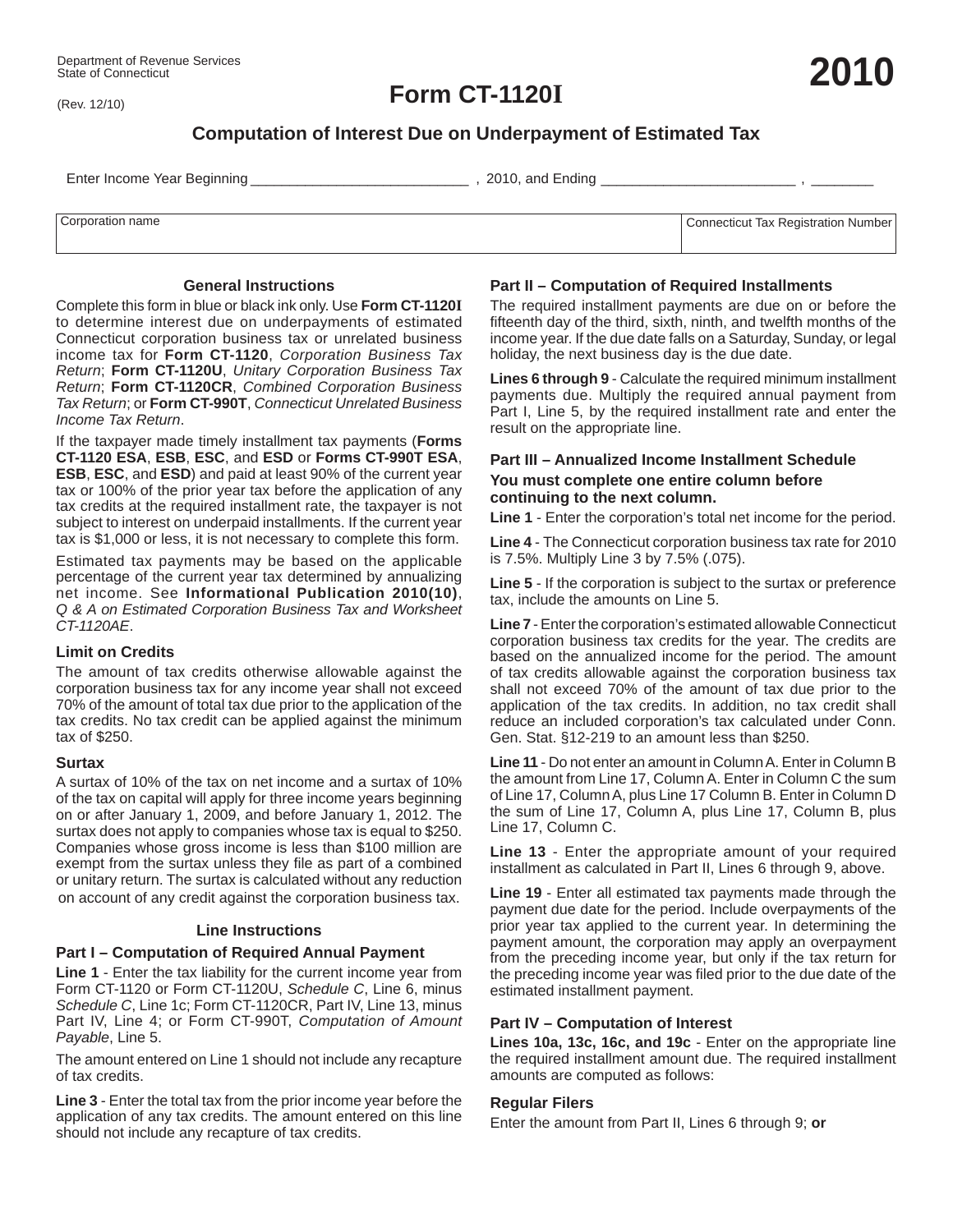### **Annualized Filers**

Enter the amount from Part III, Line 17, Column A, on Line 10a. Enter the amount from Part III, Line 17, Column B, on Line 13c. Enter the amount from Part III, Line 17, Column C, on Line 16c. Enter the amount from Part III, Line 17, Column D, on Line 19c.

**Lines 10b, 11a, 12a, 13a, 14a, 15a, 16a, 17a, 18a, 19a, 20a, 21a, and 22a** - Enter the payment amounts on the appropriate line according to the date of payment. Payments are first applied to any remaining unpaid installment balances that are due, and then are applied to the next required installment due.

**Lines 10 through 22** - Interest is calculated monthly on the accumulated unpaid required installment balance due at 1% per month or fraction of a month.

**Line 23** - Enter the total interest due on unpaid required installment balances by adding the amounts on Lines 10 through 22. This amount is also entered on the appropriate Connecticut tax form.

Payments accompanying an estimated installment Form CT-1120 ESA, ESB, ESC, and ESD or Form CT-990T ESA, ESB, ESC, and ESD, will be credited as of the U.S. Postal Service cancellation mark on the payment. The payment must be made or credit established on or before the due date of the required installment. Payments of estimated tax are credited first against underpaid installments in the order in which such installments are required to be paid. The overpayment from the filing of a corporation business tax return is established and credited as of the U.S. Postal Service cancellation mark on the completed return.

Taxpayers can use certain private delivery services, in addition to the U.S. Postal Service, for delivering returns, claims, statements or other documents, or payments, and meet the timely filing/payment rules. The timely filed and timely payment rules will be met if the U.S. Postal Service cancellation date, or the date recorded or marked by a designated private delivery service (PDS) using a designated type of service, is on or before the due date. Not all types of service provided by these designated PDSs qualify.

The following are the designated PDSs and designated types of service at the time of publication:

| <b>Federal Express</b>         | <b>United Parcel Service (UPS)</b> |
|--------------------------------|------------------------------------|
| (FedEx)                        | • UPS Next Day Air                 |
| • FedEx Priority Overnight     | • UPS Next Day Air Saver           |
| • FedEx Standard Overnight     | • UPS 2nd Day Air                  |
| $\cdot$ FedEx 2Day             | • UPS 2nd Day Air A.M.             |
| • FedEx International Priority | • UPS Worldwide Express Plus       |
| · FedEx International First    | • UPS Worldwide Express            |

This list is subject to change. See **Policy Statement 2008(3)***, Designated Private Delivery Services, and Designated Types of Service.*

#### **Taxpayer Service Center**

The Department of Revenue Services (DRS)



**Taxpayer Service Center** *(TSC)* allows Taxpayer Service Cente taxpayers to electronically file, pay, and manage state tax responsibilities. To make electronic transactions or administer your tax account online, visit **www.ct.gov/TSC** and select *Business*.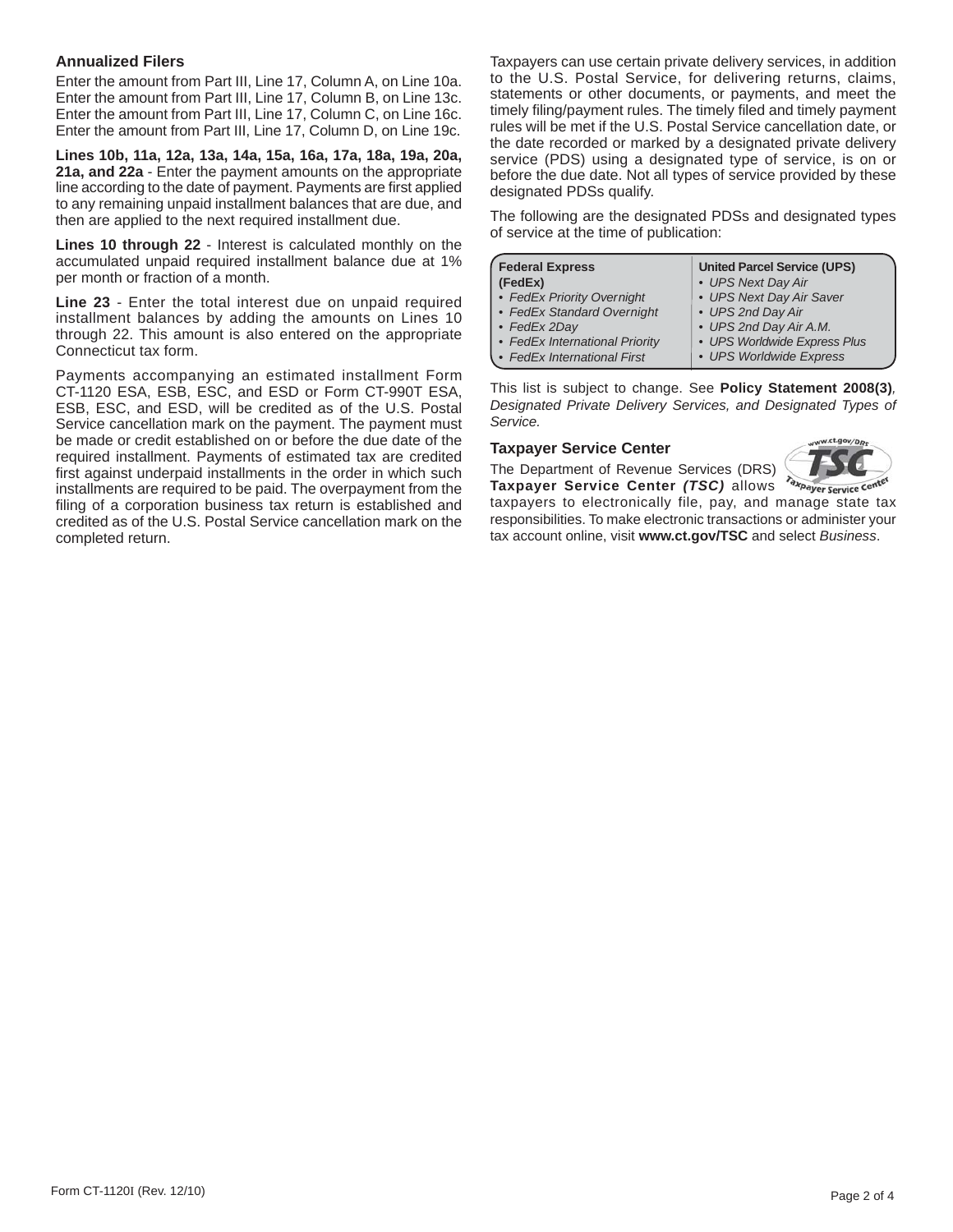| Part I - Computation of Required Annual Payment                                                                                                                                                     |                                                     |                                                                             |                                            |                                |
|-----------------------------------------------------------------------------------------------------------------------------------------------------------------------------------------------------|-----------------------------------------------------|-----------------------------------------------------------------------------|--------------------------------------------|--------------------------------|
| 1. Tax due from 2010 Form CT-1120 or Form CT-1120U, Schedule C, Line 6, minus Schedule C,<br>Line 1c; Form CT-1120CR, Part IV, Line 13, minus Part IV, Line 4; or Form CT-990T, Computation of      |                                                     |                                                                             | -1.                                        |                                |
|                                                                                                                                                                                                     | $\overline{2}$ .                                    |                                                                             |                                            |                                |
| 3. Tax from 2009 Form CT-1120 or Form CT-1120U, Schedule C, Line 1, minus Schedule C, Line 1c;<br>or Form CT-1120CR, Part IV, Line 7, minus Part IV, Line 4; or Form CT-990T, Computation of Amount |                                                     |                                                                             | 3.                                         |                                |
|                                                                                                                                                                                                     |                                                     |                                                                             | $\overline{4}$ .                           |                                |
|                                                                                                                                                                                                     |                                                     |                                                                             | 5.                                         |                                |
| Part II - Computation of Required Installments                                                                                                                                                      |                                                     |                                                                             |                                            |                                |
| 6. First required installment: Multiply Line 5 by 30% (.30). Enter here and on Part III,                                                                                                            |                                                     |                                                                             |                                            |                                |
| 7. Second required installment: Multiply Line 5 by 40% (.40). Enter here and on Part III,                                                                                                           |                                                     |                                                                             |                                            |                                |
| 8. Third required installment: Multiply Line 5 by 10% (.10). Enter here and on Part III,                                                                                                            |                                                     |                                                                             | -8.                                        |                                |
| 9. Fourth required installment: Multiply Line 5 by 20% (.20). Enter here and on Part III,                                                                                                           |                                                     |                                                                             | 9.                                         |                                |
| Part III - Annualized Income Installment Schedule                                                                                                                                                   |                                                     |                                                                             |                                            |                                |
|                                                                                                                                                                                                     |                                                     | You must complete one column entirely before continuing to the next column. |                                            |                                |
| <b>Estimated Payment Calculation</b>                                                                                                                                                                | First 2<br>$\overline{\mathsf{A}}$<br><b>Months</b> | First 5<br>B<br><b>Months</b>                                               | First 8<br>$\overline{C}$<br><b>Months</b> | First 11<br>D<br><b>Months</b> |
| 1. Enter your Connecticut corporation business income<br>for each period. See instructions.                                                                                                         |                                                     |                                                                             |                                            |                                |
| 2. Annualization factor                                                                                                                                                                             | 6                                                   | 2.4                                                                         | 1.5                                        | 1.09091                        |
| 3. Annualized Connecticut corporation business<br>income: Multiply Line 1 by Line 2.                                                                                                                |                                                     |                                                                             |                                            |                                |
| 4. Multiply Line 3 by 7.5% (.075).                                                                                                                                                                  |                                                     |                                                                             |                                            |                                |
| 5. Enter amounts for surtax and preference tax, if applicable.<br>See instructions.                                                                                                                 |                                                     |                                                                             |                                            |                                |
| 6. Add Line 4 and Line 5.                                                                                                                                                                           |                                                     |                                                                             |                                            |                                |
| 7. Corporation business tax credits: See instructions.                                                                                                                                              |                                                     |                                                                             |                                            |                                |
| 8. Total annualized corporation business tax: Subtract<br>Line 7 from Line 6.                                                                                                                       |                                                     |                                                                             |                                            |                                |
| 9. Applicable percentages                                                                                                                                                                           | .27                                                 | .63                                                                         | .72                                        | .90                            |
| 10. Multiply Line 8 by Line 9.                                                                                                                                                                      |                                                     |                                                                             |                                            |                                |
| 11. Add the amounts in all preceding columns of Line 17.<br>See instructions.                                                                                                                       |                                                     |                                                                             |                                            |                                |
| 12. Annualized income installment using net income: Subtract<br>Line 11 from Line 10. If zero or less, enter "0."                                                                                   |                                                     |                                                                             |                                            |                                |
| 13. Enter your required installment for the period.<br>See instructions.                                                                                                                            |                                                     |                                                                             |                                            |                                |
| 14. Enter the amount from Line 16 of the preceding<br>column of this worksheet.                                                                                                                     |                                                     |                                                                             |                                            |                                |
| 15. Add Line 13 and Line 14 and enter here.                                                                                                                                                         |                                                     |                                                                             |                                            |                                |
| 16. If Line 15 is more than Line 12, subtract Line 12<br>from Line 15 (otherwise enter "0").                                                                                                        |                                                     |                                                                             |                                            |                                |
| 17. Enter the lesser of Line 12 or Line 15.                                                                                                                                                         |                                                     |                                                                             |                                            |                                |
| 18. Total required installment for the period: Add Line 11<br>and Line 17.                                                                                                                          |                                                     |                                                                             |                                            |                                |
| 19. Estimated tax payments made through the due date<br>for the period                                                                                                                              |                                                     |                                                                             |                                            |                                |
| 20. Estimated tax payment required by the next due<br>date: Subtract Line 19 from Line 18 and enter the<br>result, but not less than "0."                                                           |                                                     |                                                                             |                                            |                                |